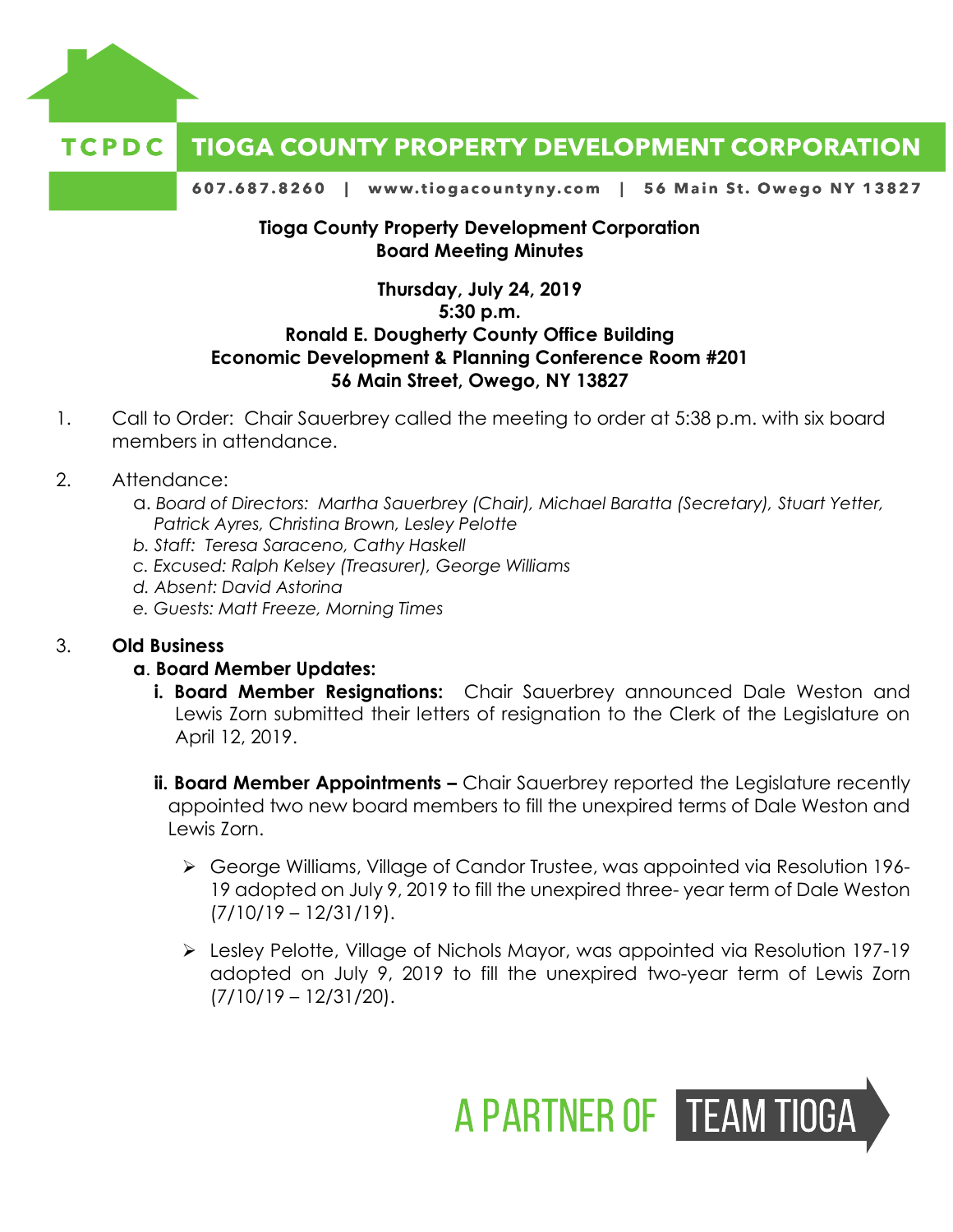# **b. Nominations for Finance, Governance, and Audit Committees -**

 Chair Sauerbrey reported the Governance Committee met just prior to this meeting and proposed the following slate of committee nominations for TCPDC approval noting all nominees acknowledged willingness to serve:

- $\triangleright$  Finance Committee Christina Brown
- Governance Committee Lesley Pelotte and David Astorina
- > Audit Committee George Williams

**Motion to accept the Governance Committee's proposed slate of nominations and make the following appointments: Finance Committee – Christina Brown; Governance Committee – Lesley Pelotte and David Astorina; and Audit Committee – George Williams.** 

**S. Yetter/P. Ayres/Carried None Opposed No Abstentions**

Chair Sauerbrey thanked the nominees for their willingness to serve on these committees.

**c. Approval of April 24, 2019 Board of Directors Meeting Minutes –** Chair Sauerbrey requested a motion to approve the minutes from the April 24, 2019 Board of Directors meeting. Mr. Ayres requested the spelling correction of his last name. **Motion to approve the minutes from the April 24, 2019 Board of Directors meeting noting the spelling correction of Mr. Ayres' last name.** 

> **S. Yetter/P. Ayres/Carried None Opposed No Abstentions**

**Approval of April 24, 2019 Finance Committee Meeting Minutes –** Chair Sauerbrey requested a motion to approve the minutes from the April 24, 2019 Finance Committee meeting.

**Motion to approve the minutes from the April 24, 2019 Finance Committee meeting, as written. M. Baratta/P. Ayres/Carried None Opposed**

**No Abstentions**

**d. Nominations for Vice Chair –** In light of Mr. Weston's resignation and the vacancy of Vice-Chairman, Ms. Saraceno reported Board appointment is required to fill the Vice-Chairman position. The Board nominated Mr. Ayres to serve as the new Vice-Chairman. Mr. Ayres acknowledge his willingness to serve in this capacity. **Motion to accept the nomination for Mr. Ayres to serve as Vice-Chairman on the TCPDC Board of Directors with his appointment effective as of this date.**

 **S. Yetter/C. Brown/Carried None Opposed No Abstentions**

 **ACTION: Ms. Saraceno will revise the TCPDC Board of Directors member contact list for distribution noting the new Vice-Chairman position, as well as the new committee members.**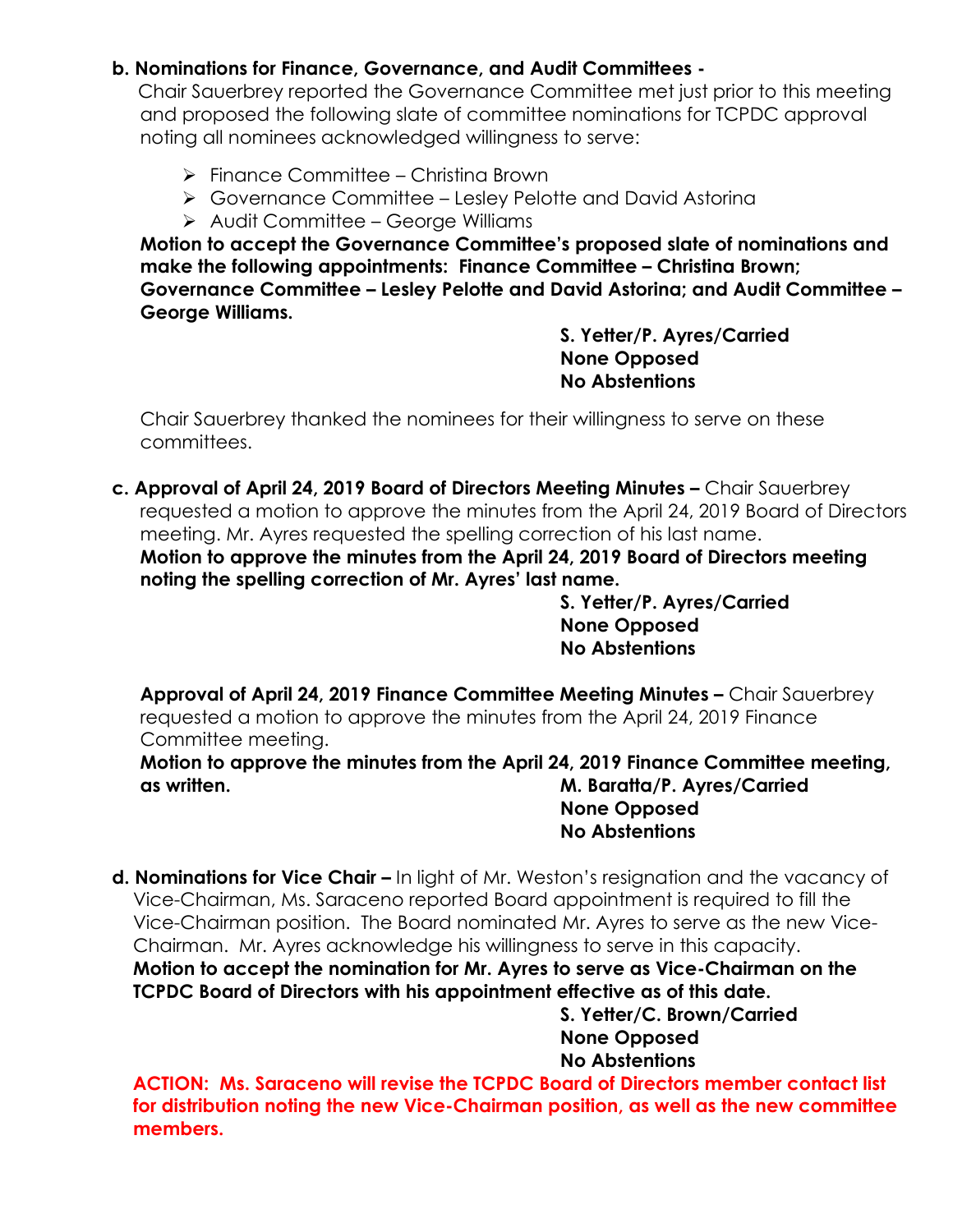**d. Status of Board of Directors: ABO Board Member Training, Policy Review Attestations and Financial Disclosures** - Ms. Saraceno reported Michael Baratta, Patrick Ayres, David Astorina, and newly appointed members Lesley Pelotte and George Williams still need to complete the required ABO Board Member Training. Board members can Google ABO Online Board Member Training to complete the registration process. In addition, all Board of Directors must annually complete the Policy Review Attestations and Financial Disclosure forms. In addition, Ms. Saraceno is in the process of obtaining Oaths of Office for the newly appointed board members.

## 4**. New Business**

- **a. 3rd Quarter 2019 Disbursement Request from Enterprise Community Partners, Inc. –**  Ms. Saraceno reported the 3rd Quarter 2019 request for \$198,494.77 is being processed with revised projection and project budget due to commencement of the demolitions and environmental services work. Ms. Saraceno reported the remaining amount is \$207,547.61, which is partially designated for renovation work on the three remaining properties and remaining administrative costs. Upon demolition completion, Ms. Saraceno will request additional funding to complete the renovation or demolition projects, as deemed by the Board. Ms. Saraceno reported engineer, Steve McElwain, completed the structural inspections on July 19, 2019 and she is waiting to receive the finalized reports to share with the Board. Ms. Saraceno reported Mr. McElwain verbally indicated there are some issues with the houses, however, waiting to determine the extensiveness and costs associated. Once this process is completed, outreach for bids for general contracting services will be prepared for renovation costs. Once all estimates are known, the Board will determine how to proceed for additional funding from the original \$910,000 budget.
- **b. Contract with Upstate Machinery, LLC –** Chair Sauerbrey reported the contract with Upstate Machinery, LLC was terminated as of June 28, 2019. A new contract with LCP Group, Inc. (second lowest bidder) for \$229,284.00 was finalized. Chair Sauerbrey reported Keystone Environmental Services is coordinating the nine (9) demolition projects. Ms. Saraceno reported the demolitions of three (3) properties in Owego began on July 23, 2019 and six (6) properties in Waverly will begin on August 8, 2019. Ms. Saraceno anticipates all demolitions will be completed by the first week in September 2019. The new schedule and press release are included in the meeting packet.

Going forward, Chair Sauerbrey reported all TCPDC properties need to be posted with "No Trespassing" signs. In addition, per insurance requirements, Ms. Saraceno reported all first floor windows and doors on TCPDC-owned properties need to be boarded up to prevent entry and this will be done this week.

**c. Discussion of Draft Co-Development Agreement with Tioga Opportunities, Inc. for Rehabilitation of Three Properties in Waverly –** Ms. Saraceno reported a draft of the Co-Development Agreement with Tioga Opportunities, Inc. is included in tonight's meeting packet. Ms. Saraceno reported TCPDC attorney, Joe Meagher, has reviewed this draft**.** Ms. Saraceno reported moving forward with the agreement is contingent upon the structural engineering reports, costs, and determination of the number of properties included. This agreement will require additional discussion and approval by both Tioga Opportunities, Inc. and TCPDC Boards and final approval by legal counsel.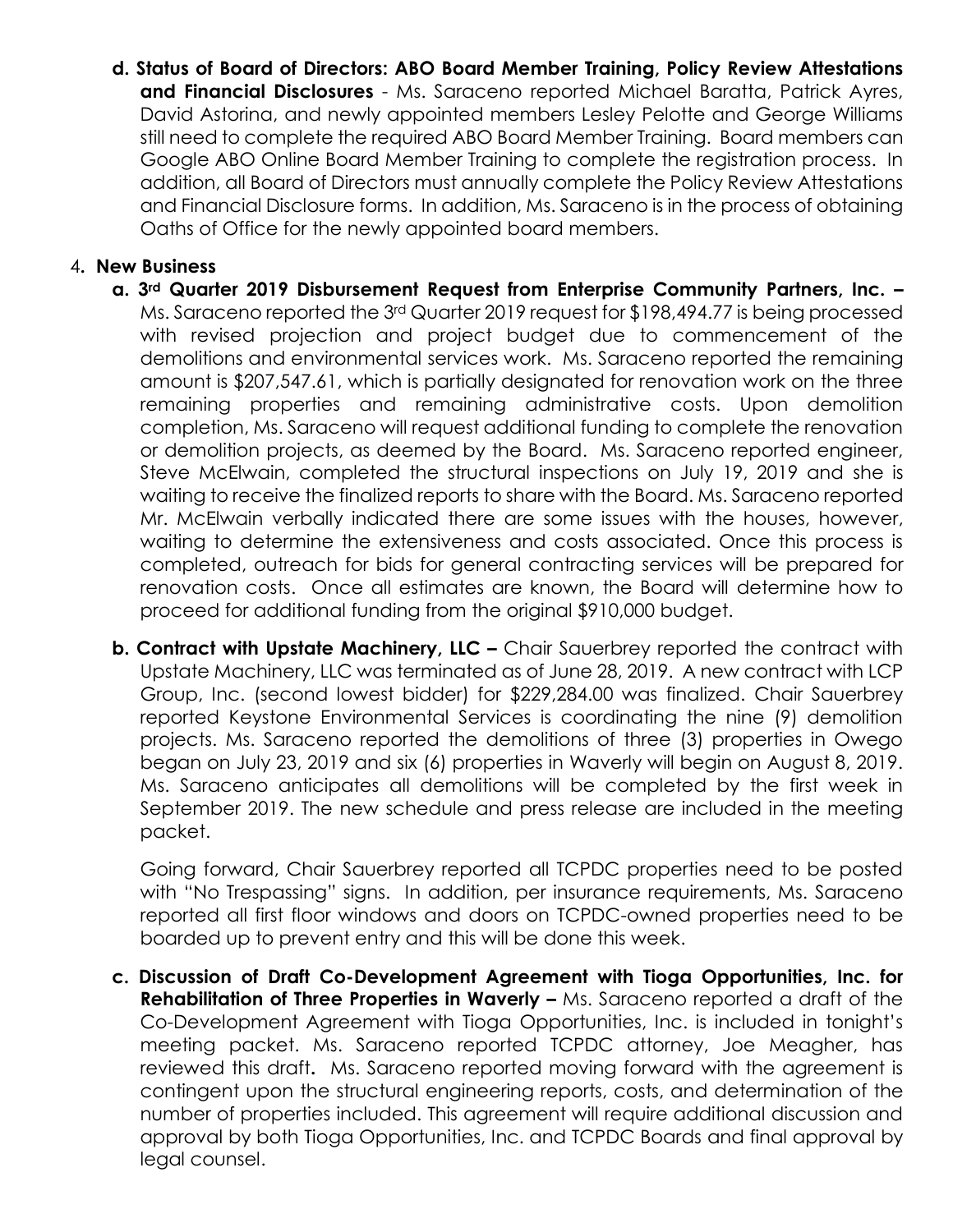Mr. Ayres suggested calling a meeting in September to review post-demolition projects and structural assessment reports on the proposed rehabilitation properties rather than waiting for next scheduled quarterly meeting in October.

**ACTION: All Board members in attendance were in favor of scheduling a meeting on Wednesday, September 25, 2019, at 5:30 p.m. in the ED&P Conference Room. Ms. Saraceno will email a meeting notification to all Board members.** 

**d. Discussion of Sale of Properties Post-Demolition -** Ms. Saraceno reported community members have expressed initial interest for a few of the properties, however, no formal offers have been received.

| <b>Property Address</b>        | <b>Interested Party</b>                                                                     | <b>Comments</b>                |
|--------------------------------|---------------------------------------------------------------------------------------------|--------------------------------|
| 115-117 Chestnut Street, Owego | <b>Neighbors</b>                                                                            | Owns neighboring property      |
| 39-41 Temple Street, Owego     | Tioga                                                                                       | Pending DRI approval and       |
|                                | Opportunities, Inc.                                                                         | availability of funds          |
| 117 Liberty Street, Owego      | O-A Central School                                                                          | Student project for            |
|                                | <b>District</b>                                                                             | Veteran's tiny home            |
|                                |                                                                                             | development. Starting to       |
|                                |                                                                                             | develop plans and budget       |
|                                |                                                                                             | to determine feasibility. Tiny |
|                                |                                                                                             | home can be from 400 sq.       |
|                                |                                                                                             | ft., per NYS Building Code.    |
| 530 E. Chemung Street, Waverly | Mike Mattison                                                                               | Owns neighboring property.     |
|                                | (Mattison's Bucket                                                                          | Large Industrial zoned         |
|                                | Service)                                                                                    | property.                      |
| 457 Fulton Street, Waverly     | Property deemed too small for development.                                                  |                                |
|                                | Ideal for a side lot program.                                                               |                                |
| 452 Cayuta Ave., Waverly       | Designated PUD (Planned Unit Development) -<br>requires Village planning board approval for |                                |
|                                |                                                                                             |                                |
|                                | development.                                                                                |                                |
| 108 & 112 Park Place, Waverly  | Requires local zoning approval for development                                              |                                |
|                                | due to current lot size and zoning.                                                         |                                |
| 127 Providence Street, Waverly | Requires local zoning approval for development                                              |                                |
|                                | due to current lot size and zoning.                                                         |                                |

Ms. Saraceno reported completion of appraisals and market value assessments would be required on all the vacant lots. New housing will require setbacks or variances, as deemed by the local municipality.

Ms. Saraceno reported the next step would be researching real estate appraisers to complete the appraisals and market value assessments on the properties. Ms. Saraceno inquired as to whether the Board had any experience, therefore, suggestions for real estate appraisers. Mr. Yetter recommended writing a small Request for Proposal (RFP) for each lot identifying possible proposed usage (i.e., development, side lot, etc.) to ensure the real estate appraisers were comparing similar use properties.

**ACTION: Mr. Baratta, Mr. Ayres, and Ms. Brown will send names of appraisers used by their agencies/municipalities to Ms. Saraceno for Board consideration.**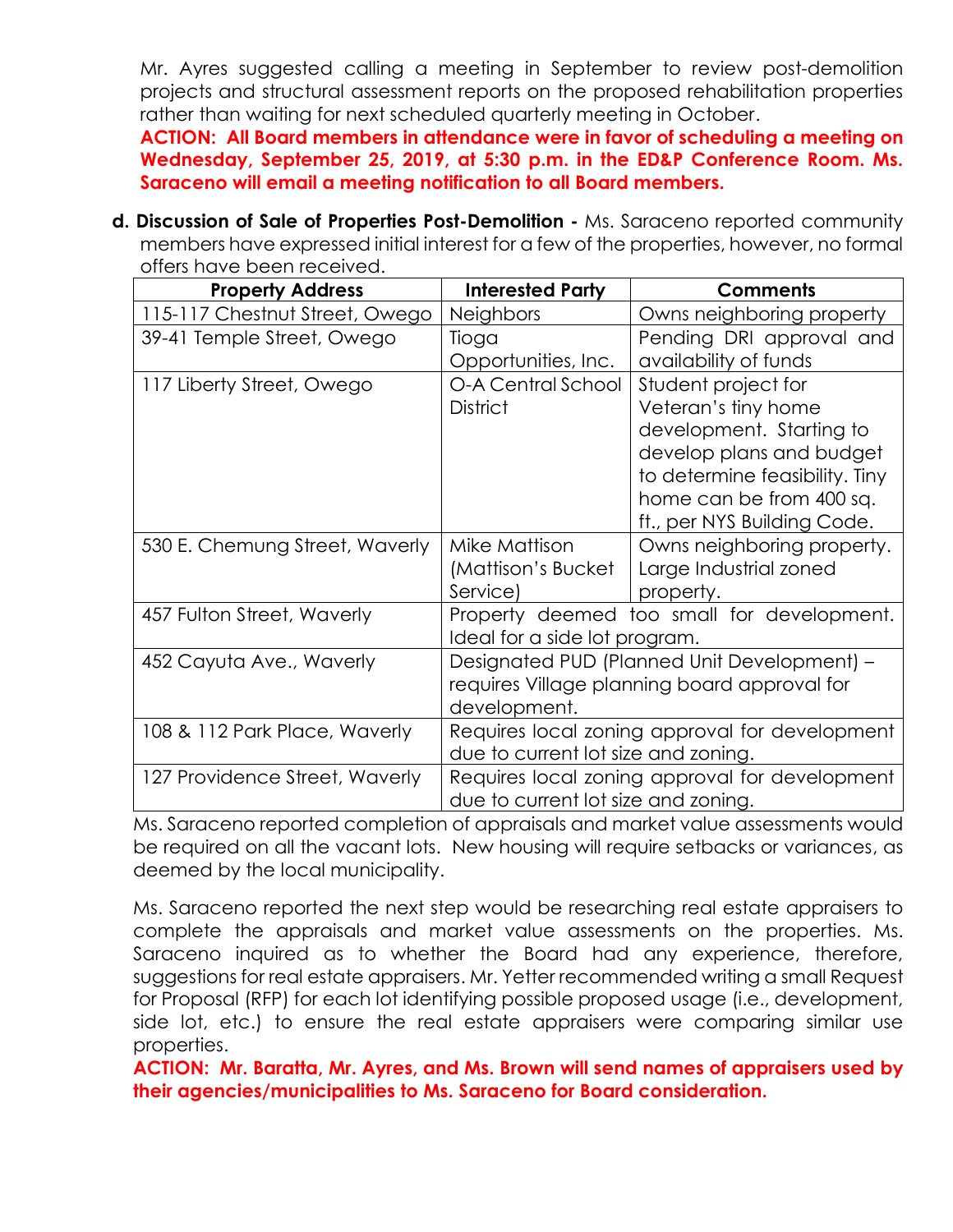Mr. Ayres expressed concerns with obtaining comparable data on vacant lots, as there are not many vacant lots within the same municipality. Mr. Yetter reported a good appraiser would look at similar sized and quality lots across the state, based on population and other demographic data, and look at the overall picture to provide a fair and reasonable assessment.

- **e. Discussion of Status of Three (3) Renovation Projects located at 35 Lincoln Street, 207 Howard Street, and 429 Chemung Street, all in the Village of Waverly –** Ms. Saraceno reported engineer, Mr. McElwain, provided a proposal for the structural engineering inspections at \$300.00 per property. Ms. Saraceno reported this amount is within the scope of the procurement policy, therefore, reviewed and approved by Chair Sauerbrey and Treasurer Kelsey. Finalized reports are forthcoming and Ms. Saraceno will share with the Board at the September meeting. Ms. Saraceno reported the next step will be to outreach for general contracting bids.
- **f. Discussion of Possible Future Projects: Demolition of Six Temple Street properties; Demolition of 58 and 73 Whig Street, Newark Valley, NY; and Possibly Five or Six Properties on the Tioga County Foreclosure List -** Chair Sauerbrey inquired about the possible five or six properties on the foreclosure list and whether this is the County's current listing or anticipated future listing. Ms. Saraceno reported this would be determined possibly later this year following the County's foreclosure auction on August 7, 2019.

In regards to future projects, Ms. Saraceno reported the Board should take into consideration property location to achieve the biggest impact. Ms. Saraceno reported the Land Bank is just one factor, therefore, forming partnerships for other sources of funding would be ideal. Ms. Saraceno reported this process would take time, however, important to start the discussion.

In regards to the Newark Valley properties (58 and 73 Whig Street), Mr. Yetter reported he would like to see these village properties cleaned up for beautification and safety purposes; however, may want to exercise caution with changing our current process for individual municipalities lobbying for their communities. Mr. Yetter reported the TCPDC Board has established a precedent using the County's tax foreclosure listing for acquisition of properties. Ms. Saraceno reported we are not limited to exclusively using the foreclosure listing. Chair Sauerbrey reported discussion ensued for possible early foreclosure on these properties; however, the County Attorney is not in favor of pursuing an early foreclosure process.

**g. Discussion of Request for Removal of Historic Elements from Waverly Properties to be Demolished –** Based on liability and insurance purposes, Ms. Saraceno reported the decision was made to deny the request for removal of historic elements from the properties slated for demolition in Waverly.

## 5. **Executive Session –**

Motion by Mr. Ayres, seconded by Ms. Brown to move into Executive Session to discuss an individual personnel matter. Motion carried to go into Executive Session at 6:32 p.m.

Executive Session adjourned at 6:37 p.m.